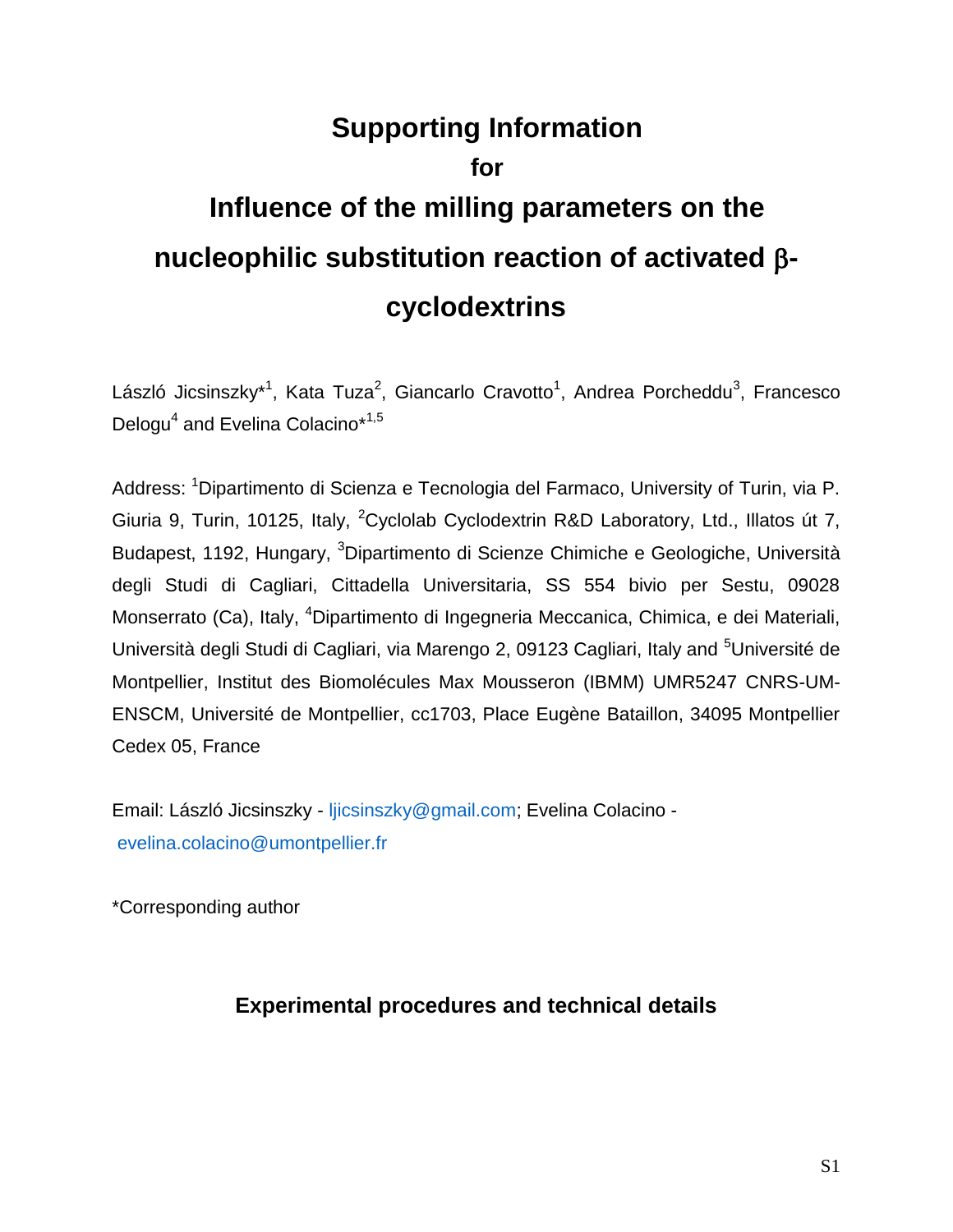# **Table of Contents**

| Table S1: Processing parameters and reaction yield (the sun wheel speed was: S3<br>650 min <sup>-1</sup> for entries $1-6$ , 550 min <sup>-1</sup> for entries $7-25$ ) |                |
|-------------------------------------------------------------------------------------------------------------------------------------------------------------------------|----------------|
| <b>Experimental section</b>                                                                                                                                             | S <sub>4</sub> |
| Figure S1: 25 mL glass jar milled in a planetary system using a 500 mL stainless S4<br>steel jar as host cavity.                                                        |                |
| General experimental procedure on a 0.001 mol scale (Table S1, entries 2–4 and S6<br>$6 - 17$ ).                                                                        |                |
| General experimental procedure on 0.0001 mol scale (Table 1, entries 1, 5, 18– S7<br>$(25)$ .                                                                           |                |
| References                                                                                                                                                              | S7             |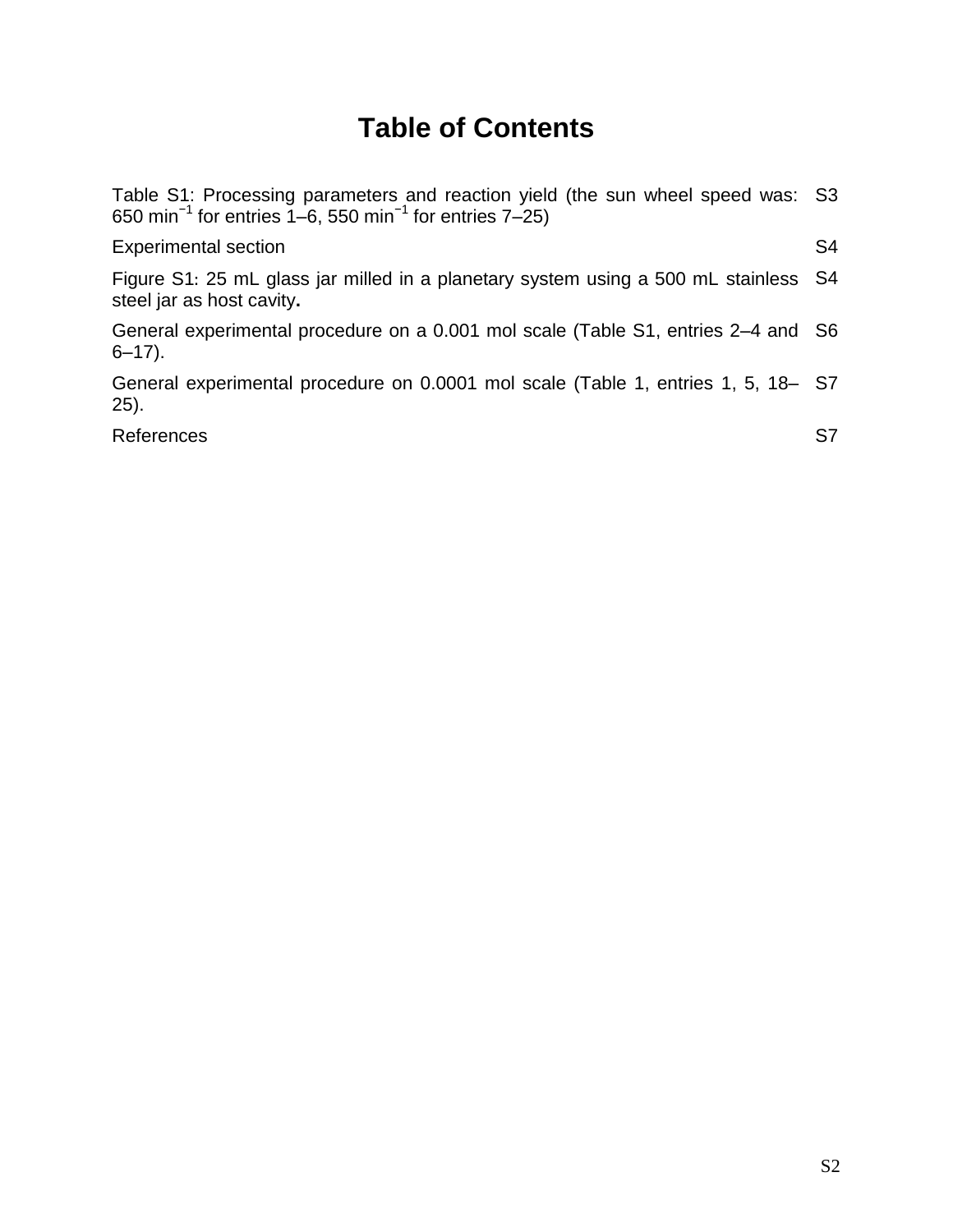| Entry            | Reagent          | $V_{\text{jar}}^{a,b}$ | Ball<br>$\boldsymbol{\phi}^{\mathrm{a},\mathrm{b}}$ | Number of<br>balls <sup>b</sup> | $\Sigma V_{\text{ball}}^{\quad c}$ | ${m_{\rm B}}^{\rm d}$ | $m_{\rm B}/m_{\rm R}^{~~\rm d}$ | $\Phi_{\text{MB}, \text{packing}}^{\text{e}}$ | Milling<br>time | Yield <sup>†</sup> |
|------------------|------------------|------------------------|-----------------------------------------------------|---------------------------------|------------------------------------|-----------------------|---------------------------------|-----------------------------------------------|-----------------|--------------------|
|                  |                  | [ML]                   | [mm]                                                |                                 | [ML]                               | [g]                   |                                 |                                               | [hours]         | $[\%]$             |
| $\mathbf{1}$     | NaN <sub>3</sub> | 50                     | $5 + 1$                                             | 50+1500                         | 4.1                                | 69.5                  | 463.3                           | 0.128                                         | $\mathbf{1}$    | $82^{g,h}$         |
| $\overline{2}$   | NaN <sub>3</sub> | 50                     | $5 + 1$                                             | 50+1500                         | 4.1                                | 69.5                  | 46.8                            | 0.128                                         | $\mathbf{1}$    | 69 <sup>g</sup>    |
| 3                | NaN <sub>3</sub> | 50                     | $5 + 1$                                             | 50+1500                         | 4.1                                | 69.5                  | 18.6                            | 0.128                                         | $\mathbf{1}$    | $62^8$             |
| 4                | NaN <sub>3</sub> | 50                     | $5 + 1$                                             | 50+1500                         | 4.1                                | 69.5                  | $10.2\,$                        | 0.128                                         | 1.5             | 90 <sup>g</sup>    |
| 5                | TU               | 50                     | $5 + 1$                                             | 50+1500                         | 4.1                                | 69.5                  | 454.8                           | 0.128                                         | $\mathbf{1}$    | $92^{g,h}$         |
| $\boldsymbol{6}$ | NaN <sub>3</sub> | 50                     | $5 + 1$                                             | 55+550                          | 3.9                                | 43.5                  | 30.2                            | 0.122                                         | 6               | 93                 |
| $\overline{7}$   | NaN <sub>3</sub> | 50                     | $5 + 1$                                             | 55+550                          | 3.9                                | 43.5                  | 30.2                            | 0.122                                         | 8.5             | 94                 |
| 8                | NaN <sub>3</sub> | 50                     | 5                                                   | 92                              | 6.0                                | 45.1                  | 30.3                            | 0.188                                         | $\,8\,$         | 94                 |
| 9                | NaN <sub>3</sub> | 50                     | 5                                                   | 152                             | 9.9                                | 74.4                  | 50.1                            | 0.311                                         | 5.5             | 90                 |
| 10               | <b>TU</b>        | 50                     | 5                                                   | 152                             | 9.9                                | 74.4                  | 49.0                            | 0.311                                         | 12              | 80                 |
| 11               | NaN <sub>3</sub> | 50                     | $12 + 5$                                            | $6 + 70'$                       | 10                                 | 58.2                  | 39.2                            | 0.309                                         | 6               | 94                 |
| 12               | TU               | 50                     | $12 + 5$                                            | $6+70'$                         | 10                                 | 58.2                  | 38.3                            | 0.309                                         | 7.5             | 85                 |
| 13               | NaN <sub>3</sub> | 50                     | 12                                                  | $11\,$                          | 9.9                                | 43.9                  | 29.5                            | 0.303                                         | $\bf 8$         | 97                 |
| 14               | NaN <sub>3</sub> | 50                     | 12                                                  | 11                              | 9.9                                | 36.6                  | 24.6                            | 0.303                                         | ${\bf 12}$      | 93                 |
| 15               | NaN <sub>3</sub> | 50                     | 12                                                  | $9\,$                           | 8.1                                | 35.8                  | 24.1                            | 0.248                                         | 14              | 94                 |
| 16               | TU               | 50                     | 12                                                  | 11                              | 9.9                                | 43.9                  | 28.9                            | 0.303                                         | 14              | 69                 |
| 17               | <b>TU</b>        | 50                     | 12                                                  | 11                              | 9.9                                | 36.6                  | 24.1                            | 0.303                                         | 13.5            | 85                 |
| 18               | NaN <sub>3</sub> | $\overline{a}$         | $\mathbf{1}$                                        | 30                              | 0.01                               | 0.9                   | 5.8                             | 0.021                                         | $\,8\,$         | $84^h$             |
| 19               | NaN <sub>3</sub> | 25                     | $\mathbf{1}$                                        | 30                              | 0.01                               | 0.9                   | 5.8                             | 0.002                                         | $17\,$          | 87 <sup>h</sup>    |
| $20\,$           | NaN <sub>3</sub> | 25                     | $\mathbf{1}$                                        | 60                              | 0.08                               | $1.8\,$               | 11.9                            | 0.003                                         | 37              | $74^h$             |
| 21               | TU               | 25                     | $\mathbf{1}$                                        | 60                              | 0.08                               | $1.8\,$               | 11.8                            | 0.003                                         | 32              | 88 <sup>h</sup>    |
| 22               | NaN <sub>3</sub> | 25                     | 3                                                   | 20                              | 0.28                               | 1.8                   | 12.0                            | 0.026                                         | 39              | $78^h$             |
| 23               | TU               | 25                     | $\sqrt{3}$                                          | 20                              | 0.28                               | 1.8                   | 11.8                            | 0.026                                         | 36              | $81^h$             |
| 24               | NaN <sub>3</sub> | 25                     | $\sqrt{3}$                                          | 60                              | 0.85                               | 5.4                   | 36.1                            | 0.077                                         | 33              | $85^h$             |
| 25               | $\tau\upsilon$   | 25                     | 3                                                   | 60                              | 0.85                               | 5.4                   | 35.3                            | 0.077                                         | 29              | 87 <sup>h</sup>    |

<span id="page-2-0"></span>**Table S1:** Processing parameters and reaction yield (the sun wheel speed was: 650 min−1 for entries 1–6, 550 min−1 for entries 7–25).

<sup>a</sup>Nominal value from the producer; <sup>b</sup>font style: normal - stainless steel, **bold - zirconia**, *italic* - *glass*; <sup>c</sup>the volume occupied by the balls was calculated from the equation *V*= 4/3  $\pi$   $r^3$ ; <sup>d</sup>m<sub>B</sub>: weight of balls, m<sub>R</sub>: total weight of reagents;  $e_{\Phi_{MB, packing}} = V_{Balls, packing}/V_{jar}$  with  $V_{Balls, packing} = V_{calculated}/0.64$  [1,2]; <sup>f</sup>isolated yields. On millimolar scale, both sampling and filtration/material transfer losses during work-up may considerably affect the isolated yields (10 mg differences cause ca. 1% difference in yields). <sup>9</sup>from [4]; <sup>h</sup>0.1 mmol scale; i ca*.* 1:10 ratio, in comparison with entries 6 and 7.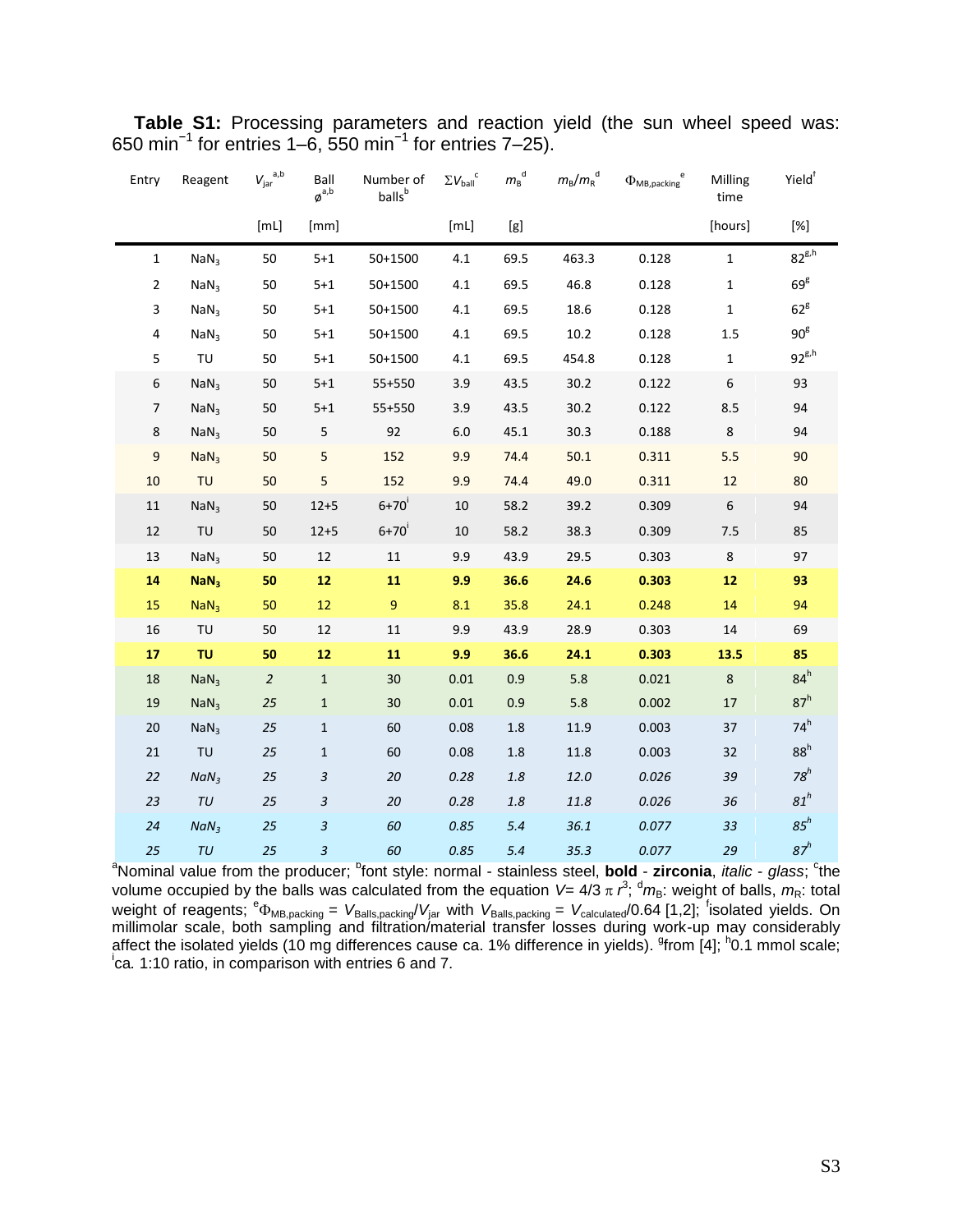#### <span id="page-3-0"></span>**Experimental section**

-Cyclodextrin hydrate was a generous gift from Roquette Frères (Lestrem, France). All other reagents were purchased from Alfa Aesar (Karlsruhe, Germany) and used without any further purification. 6<sup>1</sup>-O-Monotosyl-β-CD (Ts-β-CD) was prepared and purified as described in [3] then dried as described in [4], and weights in the description were corrected with the water content (5%).

**Ball mill:** Retsch PM100 High Speed Planetary Ball Mill, reactions were performed: i) in a stainless steel or zirconium oxide jar of 50 mL (internal ø 43 mm), the reaction scale was 0.001 mol; ii) in glass vials 2 mL (internal  $\varnothing$  9 mm) and 25 mL (internal  $\varnothing$  24 mm), the reaction scale was 0.0001 mol. Sun wheel speed was 550 or 650 min*<sup>−</sup>*<sup>1</sup> , the rotation direction was changed every 15 min, with a standby of 15 s in between each milling cycle. Ball size and materials: stainless steel (ø 1, 5 and 12 mm), zirconium oxide (ø 12 mm), and glass (ø 3 mm). The experiments performed in the glass vials were placed into a 500 mL stainless steel jar and fixed over a polystyrene auxiliary, to tightly keep the vial in the center of jar (Figure S1).

<span id="page-3-1"></span>

**Figure S1:** 25 mL glass jar milled in a planetary system using a 500 mL stainless steel jar as host cavity.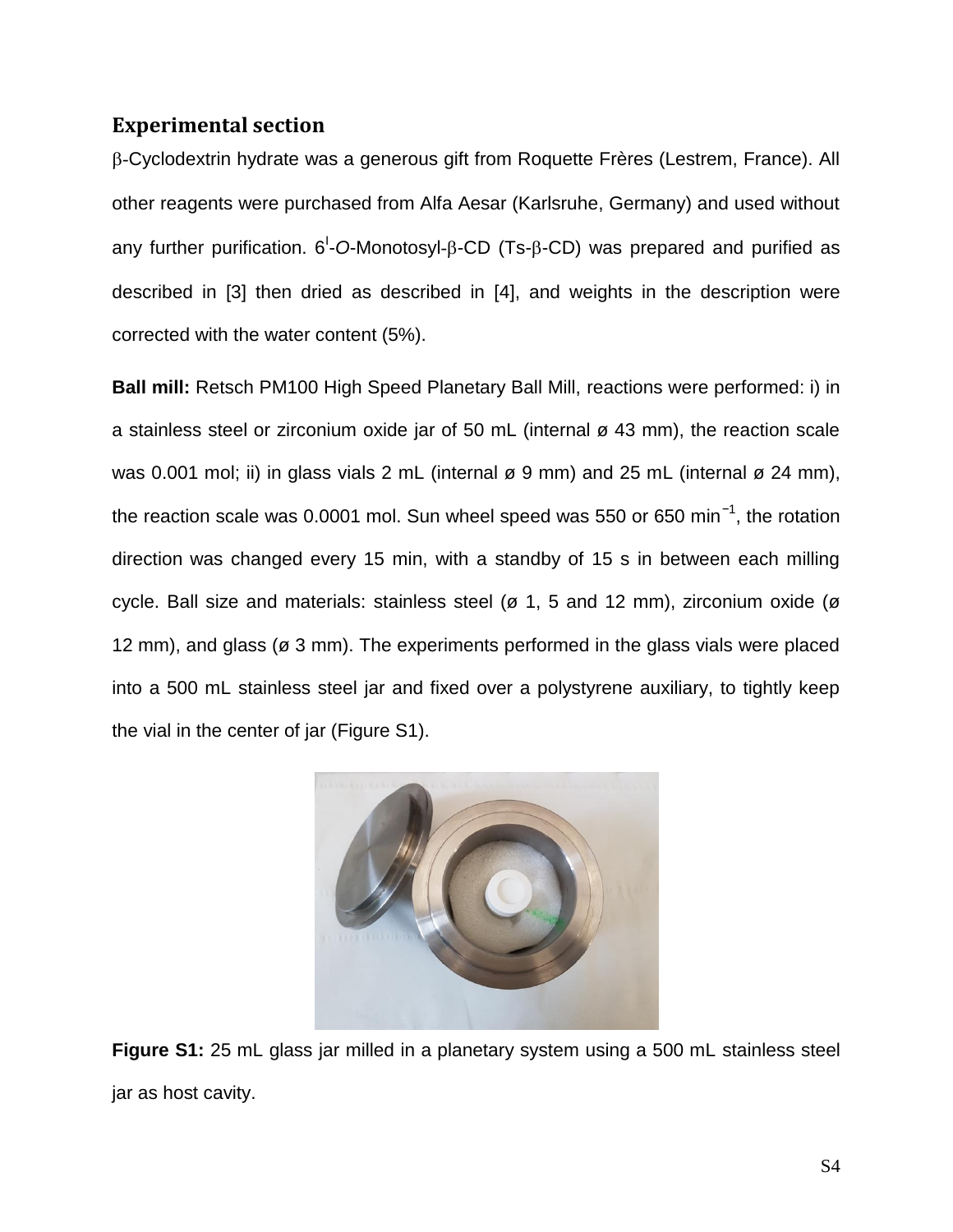**Thermometer:** Lafayette TRI-88 no-contact thermometer with built-in laser pointer, with *±*2 °C reading accuracy, distance to spot size = 8:1, measuring distance 18–23 cm. The measurement matrix formed "a five on a die", two measurements were made at each point and the values were averaged.

**TLC:** Semiquantitative TLC experiments used Merck 5554 Silica gel 60, a saturated chamber, the regular running distance was 7 cm. Accurately weighed 10 mg (0.001 mol scale) or 5 mg (0.0001 mol scale) samples were dissolved in 50% EtOH to 2% concentration and 5  $\mu$ L were dropped onto the TLC plate. At high Ts- $\beta$ -CD content the samples were inhomogeneous, slowly sedimenting suspensions. Runs were performed in a saturated chamber with 10:7 ( $v/v$ ) 1,4-dioxane:aq. NH<sub>3</sub> (28–30%) solvent system. The completely dry and  $NH_3$ -free TLC plate was sprayed with 20% cc.  $H_2SO_4$ /EtOH and heated for 10 min at 100–105 °C. Organic materials, except tosylate and thiourea, displayed as black spots. 6<sup>ι</sup>-O-Monotosyl-β-CD, 6<sup>ι</sup>-S-monodeoxy-6<sup>ι</sup>-monothiouronium-β-CD tosylate, tosylate and thiourea show strong UV absorption at 254 nm,  $6^{\text{l}}$ -monoazido- $6^{\text{l}}$ -monodeoxy- $\beta$ -CD shows some UV absorption only,  $\beta$ -CD and sodium azide have no noticeable UV absorption at the given wavelength. Charring sensitivity of Ts- $\beta$ -CD,  $\beta$ -CD and TU- $\beta$ -CD under the used conditions is <0.25 µg. All the reactions were conducted until complete disappearance of  $Ts-\beta$ -CD ( $\sim$  <0.5–0.25%). The spectral data of the final compounds were identical to those already reported in the literature [2]. The  $a$ zido- $\beta$ -CD samples were free of sodium tosylate and the TU- $\beta$ -CD samples were free of thiourea and were pure enough to be used for further reactions.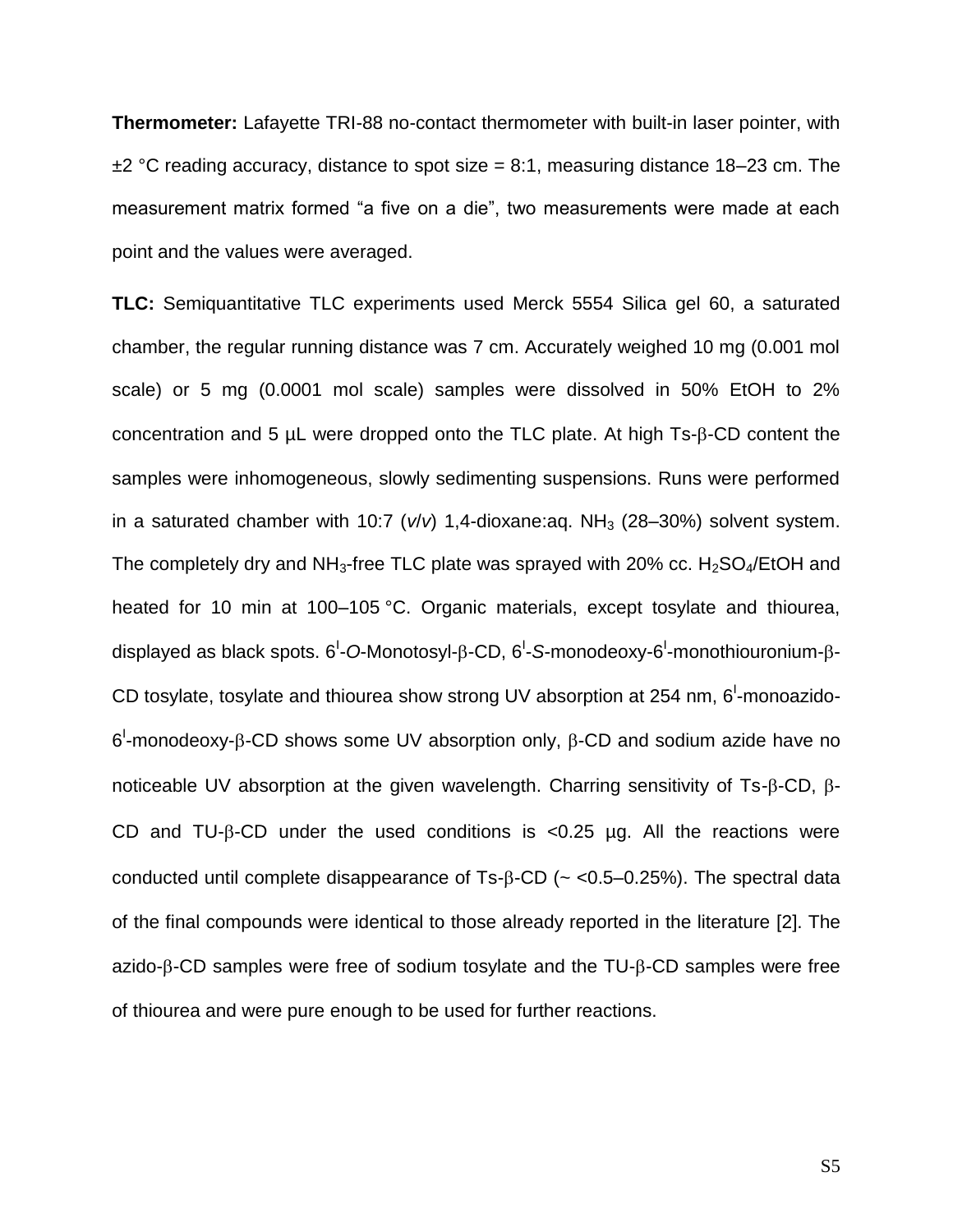## <span id="page-5-0"></span>**General experimental procedure on a 0.001 mol scale (Table S1, entries 2–4 and 6–17).**

Ts- $\beta$ -CD (1.29 g, 0.001 mol) and NaN<sub>3</sub> (0.197 g, 0.003 mol) or thiourea (TU, 0.228 g, 0.003 mol) were mixed with a spatula, added to the jar containing the balls, then milled until complete disappearance of  $Ts-\beta$ -CD ( $\lt\lt$ 0.5–0.25%). Sampling was after 60/90/180/360/420/etc. min. 'Bulk' temperatures at the end of the reaction were measured:  $66-72$  °C range for NaN<sub>3</sub> and  $64-67$  °C range for TU. The milling conditions (jar material, number and size of the balls, rotation speed and milling time) are detailed in Table S1 and in the general experimental section above.

<span id="page-5-1"></span>**Work-up and purification.** As the reaction was completed, water (5 mL) was added into the jar and the mixture was milled for 3 min at 550 min<sup>-1</sup>. The suspension was dropped into an Erlenmeyer flask containing acetone (80 mL), the balls were washed with water (2  $\times$  3 mL), then with acetone (3  $\times$  10 mL). The formed suspension was allowed to stand overnight at room temperature, with a cap, then the solid was removed by filtration (fritted glass, G3), washed with a mixture of 10:1 v/v water/acetone (10 mL), and then with acetone (3  $\times$  10 mL). The solid was dried one day at 60–70 °C over KOH. 6<sup>'</sup>-Monoazido-6<sup>'</sup>-monodeoxy-β-CD (1.05–1.12 g, 90–97% yield) and TU-β-CD (0.94– 1.18 g, 69–87% yield) were obtained as white solids.